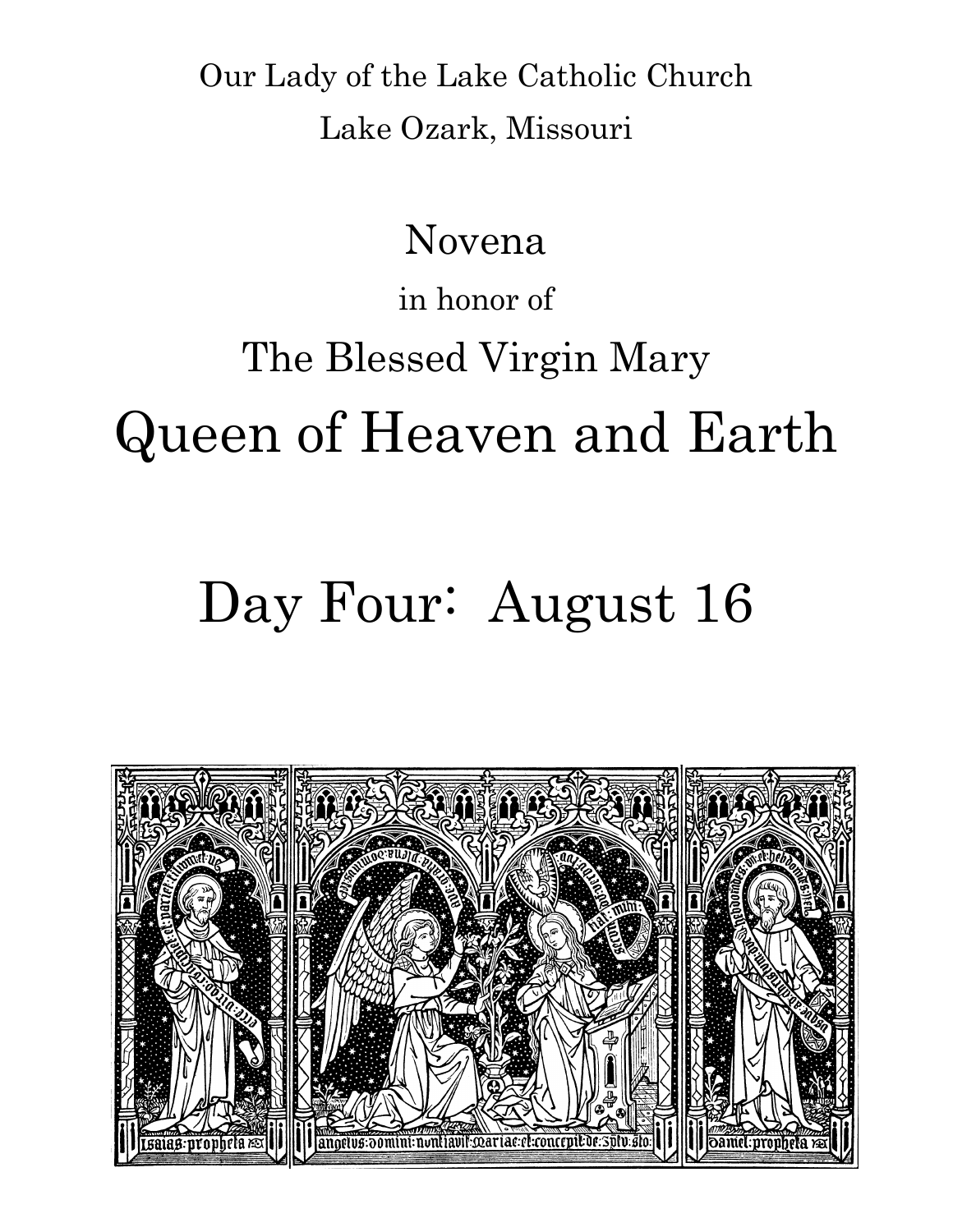While people are gathering, they may read privately the following introduction and background material for our parish novena.

#### Mary, Queen of Heaven and Earth: Our Most Holy patroness

In honoring Mary under the title of Our Lady of the Lake, our Church continues the ancient custom of naming churches after the Mother of God simply by the title "Mary". St. Mary Major in Rome, one of the earliest churches dedicated to Mary, is known eventually as "major" or "greater" to indicate it was the biggest and most important shrine to our Blessed Mother in Rome. In France, the custom was to call a church "Our Lady of …" to indicate the particular location of a church dedicated to Mary. For example, Notre Dame du Paris is literally "Our Lady of Paris". The Universit<sup>y</sup> of Notre Dame has the official title Notre Dame du Lac, Our Lady of the Lake.

The liturgical calendar calls for two special celebrations each year in a parish the anniversary of the dedication of the parish church and the patronal feast day. These days are celebrated with the greatest solemnity, an obligatory celebration that supersedes all memorials and most feasts. If we truly understand the nature and scope of the community of saints, we would realize that the patrons of churches are very important members of the parish community. Parishes should turn to their patrons frequently to honor their holiness, learn from their example, and gain their intercession in time of need.

We have chosen to celebrate our patroness under the title, Mary, Queen of Heaven and Earth, which feast day is August 22. St. Alphonse Liguori is among the many saints who explained the appropriateness of the title. He writes, "Because the Virgin Mary was raised to such a lofty dignity as to be the mother of the King of kings, it is deservedly and by every right that the Church has honored her with the title of 'Queen'."

The practice of novenas to prepare for the celebration of a feast is an ancient custom. To appropriately prepare for our patronal feast, a novena of prayer beginning on August 13 through August 21 will take place each year. There will be special prayers at each of the masses during that time. All parishioners will be invited to participate in the most basic manner of saying specific prayers each day during the novena. The major effort will be to gather people together and pray each evening in someone's home or in the church.

The evening gathering consists of the reading of a lesson, songs, the praying of the rosary and the praying of the Litany of Loreto. There is an altar set up with a statue of the Blessed Virgin. The people may bring flowers and candles to decorate the altar.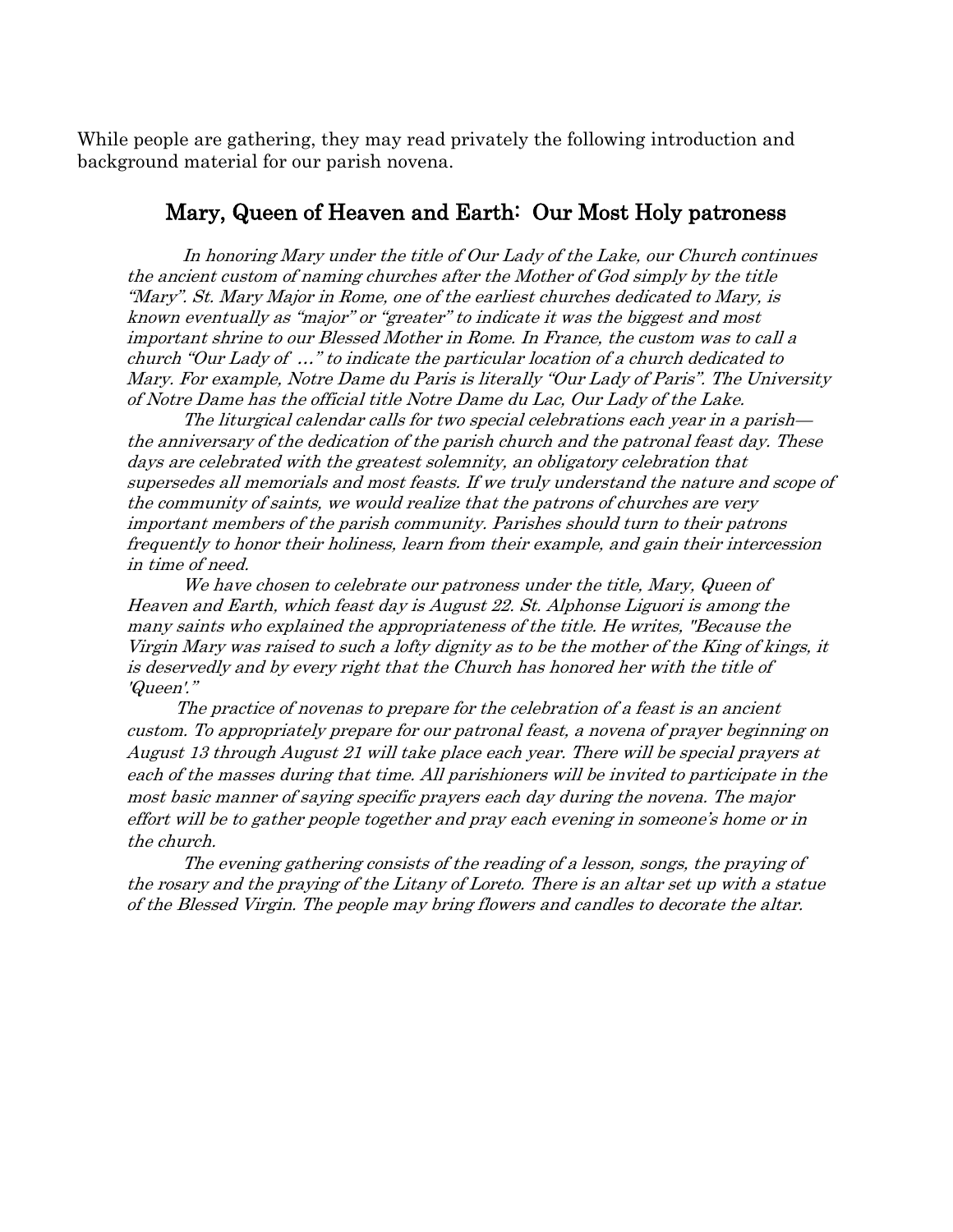# Opening

Leader: In the name of the Father, and of the Son, and of the Holy Spirit. All: Amen.

Leader: We gather today as the community of Our Lady of the Lake Catholic Church so that we may fittingly prepare to celebrate our Blessed patroness's feast day as the Queen of Heaven and Earth. In Mary's great song of praise to God as she visited the house of her cousin Elizabeth, she prophesied that "all generations will call me blessed." In blessing Mary by our prayers and devotion, we too in turn are blessed by God with every manner of grace. Let us open our hearts and minds to the holy Word of God which reveals the great mystery of our salvation. Mary played a unique role in salvation history by her "yes" to God. It is through her that the Son of God became the Word made flesh and fallen humanity was restored to original grace. Let us sing our opening song together.

# Opening Song

### Hail Queen of Heav'n, Ocean Star

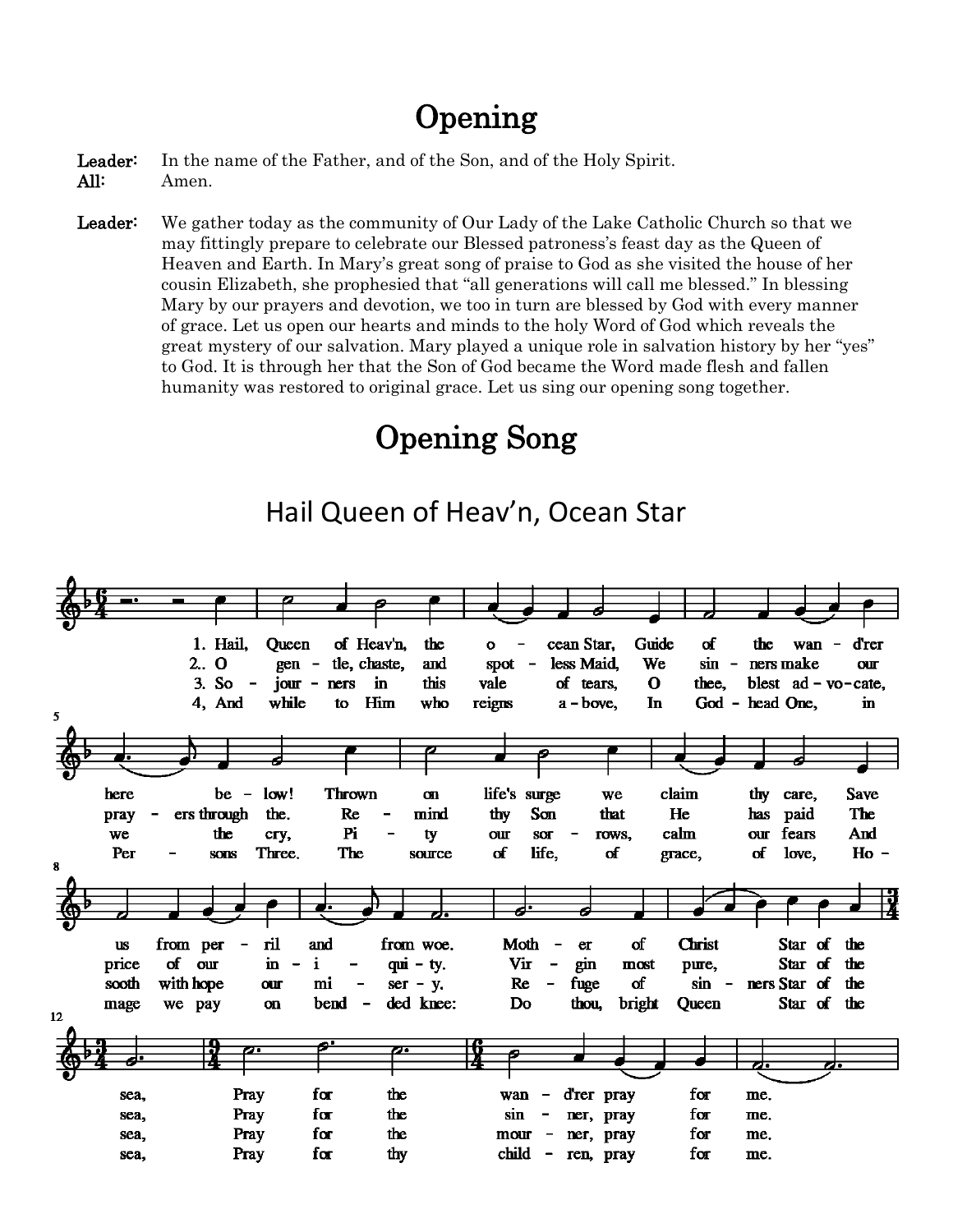# Daily Prayer Intention

Leader: The designated prayer leader for the day alone reads the daily intention.

August 16: Today's prayer intention is for all children. God showed us the depth of his love when he became vulnerable to the pains, sorrows, and dangers of childhood. He reminded us that unless we become like the little children, we are not worthy of the kingdom. May children be free from hunger, fear, and disease. May all of us work to protect God's children and provide them with all the resources they need so that they too may grow in wisdom and grace.

## Scripture Reading

The person designated for reading the scriptures for the day reads aloud the scripture passage.

#### Scripture for the Novena Day 4, August 16: Sirach14:20-27—15:1-10

Happy those who meditate on Wisdom, and fix their gaze on knowledge; Who ponder her ways in their heart, and understand her paths; Who pursue her like a scout, and watch at her entry way; Who peep through her windows, and listen at her doors; Who encamp near her house and fasten their tent pegs next to her walls; Who pitch their tent beside her, and dwell in a good place; Who build their nest in her leaves, and lodge in her branches; Who take refuge from the heat in her shade and dwell in her home. Whoever fears the LORD will do this; whoever is practiced in the Law will come to Wisdom. She will meet him like a mother; like a young bride she will receive him, She will feed him with the bread of learning, and give him the water of understanding to drink. He will lean upon her and not fall; he will trust in her and not be put to shame. She will exalt him above his neighbors, and in the assembly she will make him eloquent. Joy and gladness he will find, and an everlasting name he will inherit. The worthless will not attain her, and the haughty will not behold her. She is far from the impious; liars never think of her. Praise is unseemly on the lips of sinners, for it has not been allotted to them by God. But praise is uttered by the mouth of the wise,

and its rightful owner teaches it.

Before continuing with the rosary, there is a brief pause for silent reflection.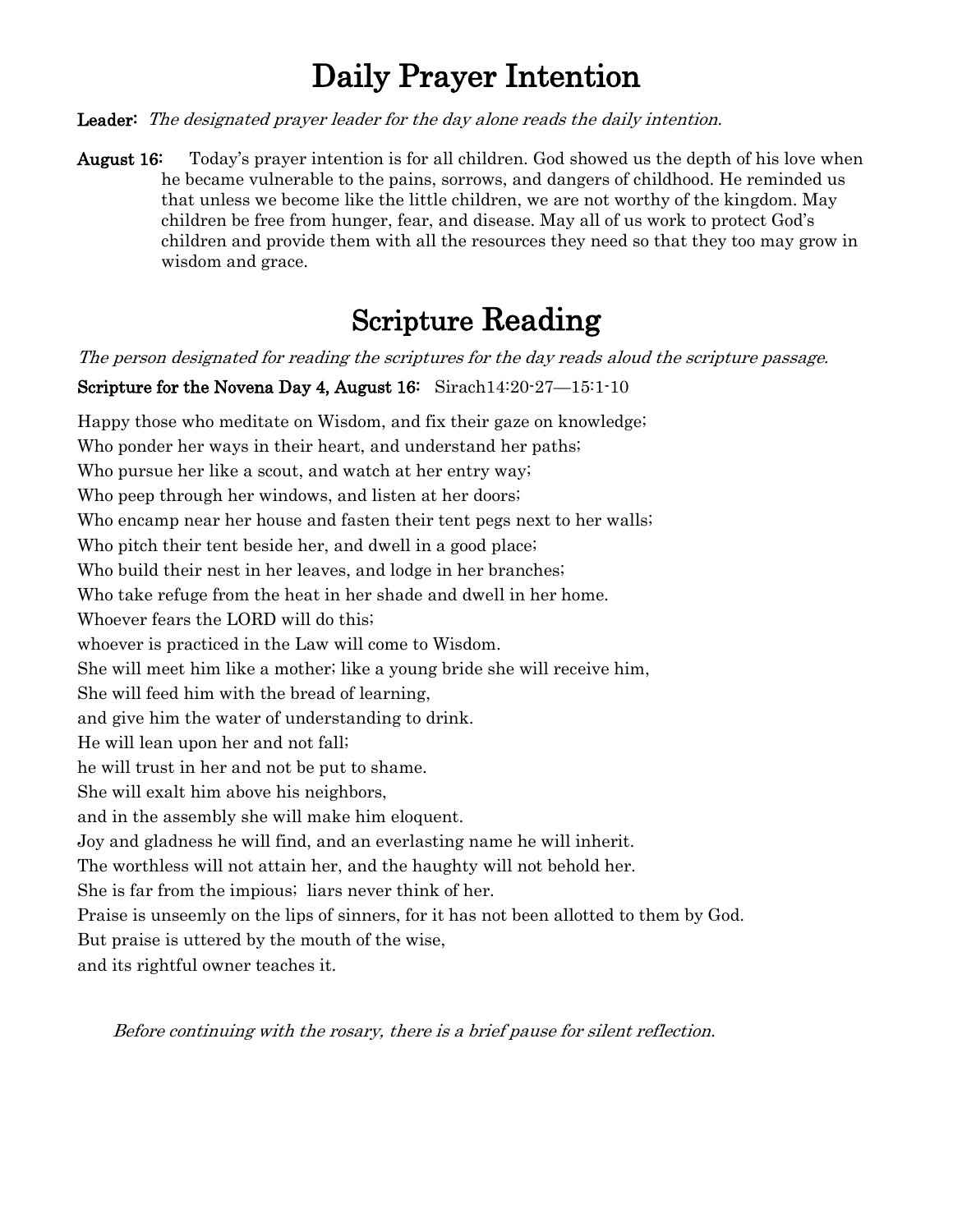## Rosary

The designated prayer leader then leads all in the recitation of the rosary.

Leader: In the name of the Father, and of the Son and of the Holy Spirit. All: Amen

- Leader: We pray this rosary that we may draw closer to Christ through Mary as we as a parish pray this novena in preparation for the celebration of Mary, Queen of Heaven and our patroness.
- Leader: I believe in God, the Father almighty, Creator of heaven and earth, and in Jesus Christ, his only Son, our Lord, who was conceived by the Holy Spirit, born of the Virgin Mary, suffered under Pontius Pilate, was crucified, died and was buried; he descended into hell; on the third day he rose again from the dead; he ascended into heaven, and is seated at the right hand of God the Father almighty; from there he will come to judge the living and the dead.
- All: I believe in the Holy Spirit, the holy catholic Church, the communion of saints, the forgiveness of sins, the resurrection of the body, and life everlasting. Amen.
- Leader: Our Father + Three Hail Marys + Glory be

The First Mysteries The customary mystery for the particular day of the week is used.

- **Leader:** The first Joyful Mystery, the Annunciation (on Mondays and Saturdays) The first Sorrowful Mystery, the Agony in the Garden (on Tuesdays and Fridays) The first Glorious Mystery, the Resurrection (on Wednesdays and Sundays) The first Luminous Mystery, the Baptist of Christ in the Jordan (on Thursdays)
- Leader: Our Father + Ten Hail Marys + Glory Be

All: (Instead of the Fatima Prayer) We fly to thy patronage, O holy Mother of God; despise not our petitions in our necessities, but deliver us always from all dangers, O glorious and blessed Virgin. Amen.

Song: Hail, holy Queen enthroned above, O Maria. Hail, Queen of mercy and of love, O Maria. Triumph, all ye cherubim, Sing with us, ye seraphim, Heaven and earth resound the hymn: Salve, salve, salve Regina!

#### The Second Mysteries

Leader: The second Joyful Mystery, the Visitation The second Sorrowful Mystery, the Scourging at the Pillar The second Glorious Mystery, the Ascension The second Luminous Mystery, the Wedding Feast at Cana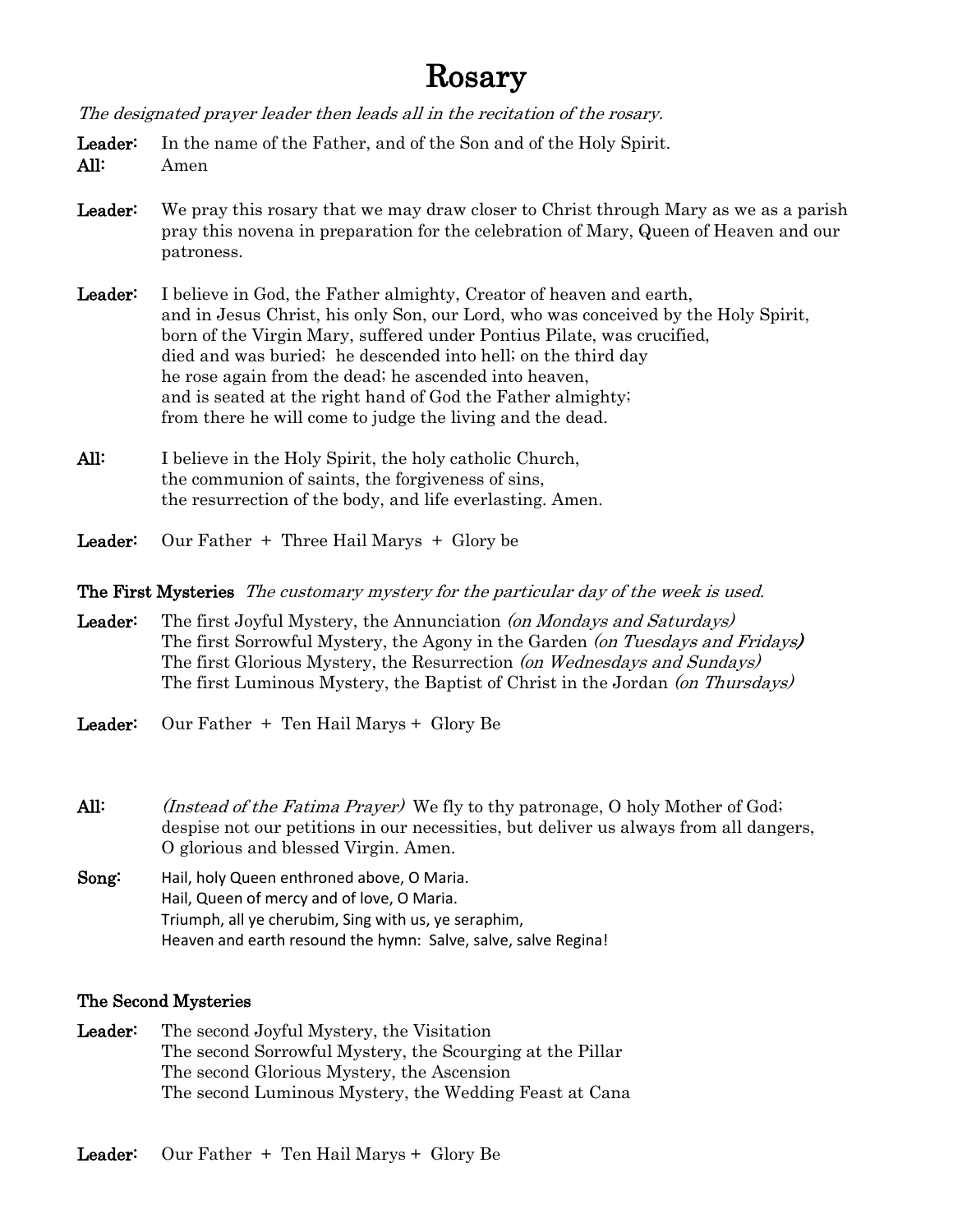All: *(Instead of the Fatima Prayer)* We fly to thy patronage, O holy Mother of God; despise not our petitions in our necessities, but deliver us always from all dangers, O glorious and blessed Virgin. Amen.

Song: Our life, our sweetness, here below, O Maria! Our hope in sorrow and in woe, O Maria! Triumph, all ye cherubim, Sing with us, ye seraphim, Heaven and earth resound the hymn: Salve, salve, salve Regina!

#### The Third Mysteries

| The third Joyful Mystery, the Birth of Jesus               |
|------------------------------------------------------------|
| The third Sorrowful Mystery, the Scourging at the Pillar   |
| The third Glorious Mystery, the Descent of the Holy Spirit |
| The third Luminous Mystery, Jesus Preaches the Kingdom     |
|                                                            |

Leader: Our Father + Ten Hail Marys + Glory Be

All: *(Instead of the Fatima Prayer)* We fly to thy patronage, O holy Mother of God; despise not our petitions in our necessities, but deliver us always from all dangers, O glorious and blessed Virgin. Amen.

Song: To thee we cry, poor sons of Eve, O Maria! To thee we sigh, we mourn, we grieve, O Maria! Triumph, all ye cherubim, Sing with us, ye seraphim, Heaven and earth resound the hymn: Salve, salve, salve Regina!

#### The Fourth Mysteries

| Leader:             | The fourth Joyful Mystery, the Presentation of Jesus in the Temple     |
|---------------------|------------------------------------------------------------------------|
|                     | The fourth Sorrowful Mystery, Jesus Carries His Cross                  |
|                     | The fourth Glorious Mystery, the Assumption of the Blessed Virgin Mary |
|                     | The fourth Luminous Mystery, the Transfiguration of Jesus              |
|                     |                                                                        |
| $\textbf{Leader}$ : | Our Father + Ten Hail Marys + Glory Be                                 |

- All: *(Instead of the Fatima Prayer)* We fly to thy patronage, O holy Mother of God; despise not our petitions in our necessities, but deliver us always from all dangers, O glorious and blessed Virgin. Amen.
- Song: Turn then most gracious Advocate, O Maria! Toward us thine eyes compassionate, O Maria! Triumph, all ye cherubim, Sing with us, ye seraphim, Heaven and earth resound the hymn: Salve, salve, salve Regina!

#### The Fifth Mysteries

Leader: The fifth Joyful Mystery, the Finding of Jesus in the Temple The fifth Sorrowful Mystery, the Crucifixion and Death The fifth Glorious Mystery, Mary is Crowned Queen of Heaven The fifth Luminous Mystery, the Institution of the Eucharist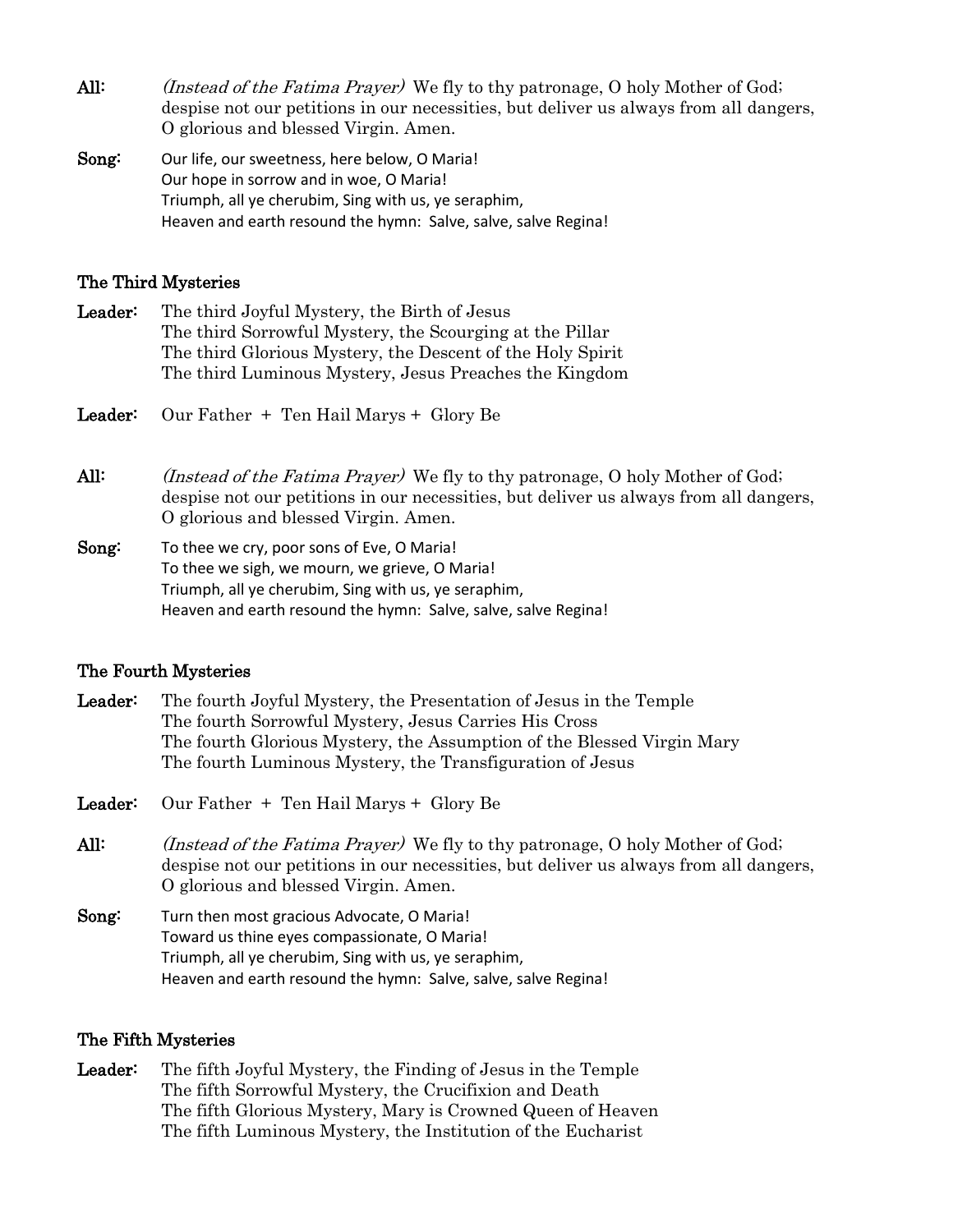Leader: Our Father + Ten Hail Marys + Glory Be

- All: *(Instead of the Fatima Prayer)* We fly to thy patronage, O holy Mother of God; despise not our petitions in our necessities, but deliver us always from all dangers, O glorious and blessed Virgin. Amen.
- Song: And when our life on earth is done, O Maria! Show us the face of Christ, thy Son, O Maria! Angels, all your praises bring, Earth and heaven, with us sing, All creation echoing: Salve, salve, salve Regina!

#### Memorare

All: Remember, O most gracious Virgin Mary, that never was it known that anyone who fled to thy protection, implored thy help, or sought thy intercession, was left unaided. Inspired by this confidence I fly unto thee, O Virgin of virgins, my Mother. To thee do I come, before thee I stand, sinful and sorrowful. O Mother of the Word Incarnate, despise not my petitions, but in thy mercy hear and answer me. Amen.

#### Prayer for the intention of the Holy Father the Pope

| All:            | O God, the Shepherd and Ruler of all Your faithful people,                                                                                    |  |
|-----------------|-----------------------------------------------------------------------------------------------------------------------------------------------|--|
|                 | mercifully look upon Your servant Pope Francis,                                                                                               |  |
|                 | whom You have chosen as the chief Shepherd to preside over Your Church.                                                                       |  |
|                 | We beg You to help him edify, both by word and example,                                                                                       |  |
|                 | those over whom he has charge, that he may reach everlasting life together<br>with the flock entrusted to him. Through Christ our Lord. Amen. |  |
| Leader:<br>All: | Pray for us, O holy Mother of God.<br>That we may be made worthy of the promises of Christ.                                                   |  |
| Leader:         | Let us pray                                                                                                                                   |  |
| All:            | O God, whose Only Begotten Son, by his life, Death, and Resurrection,                                                                         |  |
|                 | has purchased for us the rewards of eternal life, grant, we beseech thee,                                                                     |  |
|                 | that while meditating on these mysteries                                                                                                      |  |
|                 | of the most holy Rosary of the Blessed Virgin Mary,                                                                                           |  |
|                 | we may imitate what they contain and obtain what they promise,                                                                                |  |

through the same Christ our Lord. Amen.

### Reflection

The designated meditation reader alone reads out loud a theological reflection on the Blessed Mother from the writings of the saints and teachings of the Church.

#### Reflection for Novena Day 4, August 16: Redemptoris Mater, 8, Saint Pope John Paul II

Mary is definitively introduced into the mystery of Christ through this event: the Annunciation by the angel. This takes place at Nazareth, within the concrete circumstances of the history of Israel, the people which first received God's promises. The divine messenger says to the Virgin: "Hail, full of grace, the Lord is with you" Mary "was greatly troubled at the saying, and considered in her mind what sort of greeting this might be". What could those extraordinary words mean, and in particular the expression "full of grace"?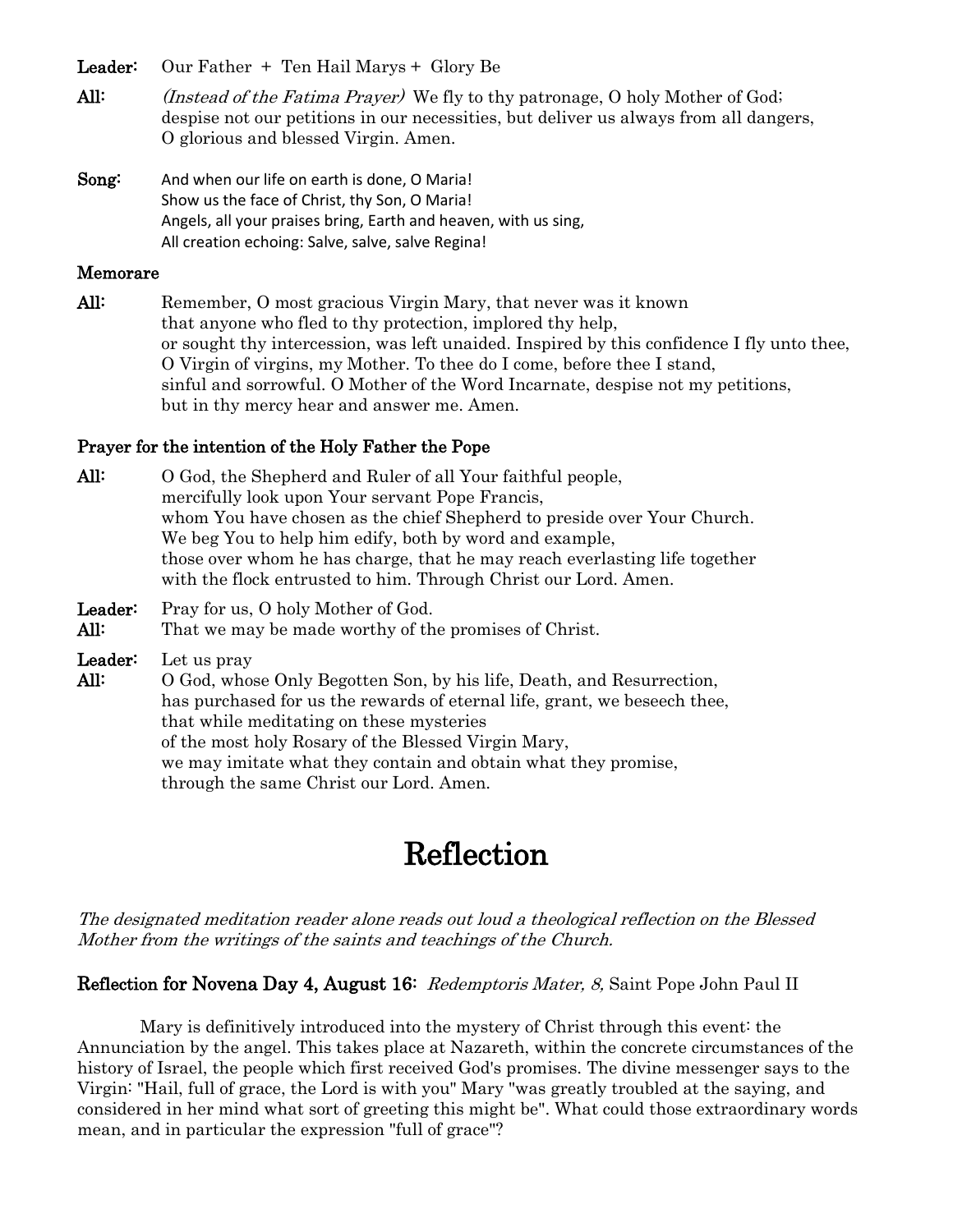If we wish to meditate together with Mary on these words, and especially on the expression "full of grace," we can find a significant echo in the very passage from the Letter to the Ephesians. And if after the announcement of the heavenly messenger the Virgin of Nazareth is also called "blessed among women" it is because of that blessing with which "God the Father" has filled us "in the heavenly places, in Christ." It is a spiritual blessing which is meant for all people and which bears in itself fullness and universality ("every blessing"). It flows from that love which, in the Holy Spirit, unites the consubstantial Son to the Father. At the same time, it is a blessing poured out through Jesus Christ upon human history until the end: upon all people. This blessing, however, refers to Mary in a special and exceptional degree: for she was greeted by Elizabeth as "blessed among women."

The double greeting is due to the fact that in the soul of this "daughter of Sion" there is manifested, in a sense, all the "glory of grace," that grace which "the Father...has given us in his beloved Son." For the messenger greets Mary as "full of grace"; he calls her thus as if it were her real name. He does not call her by her proper earthly name: Miryam, but by this new name: "full of grace." What does this name mean? Why does the archangel address the Virgin of Nazareth in this way?

In the language of the Bible "grace" means a special gift, which according to the New Testament has its source precisely in the Trinitarian life of God himself, God who is love. The fruit of this love is "the election" of which the Letter to the Ephesians speaks. On the part of God, this election is the eternal desire to save man through a sharing in his own life in Christ: it is salvation through a sharing in supernatural life. The effect of this eternal gift, of this grace of man's election by God, is like a seed of holiness, or a spring which rises in the soul as a gift from God himself, who through grace gives life and holiness to those who are chosen. In this way there is fulfilled, that is to say there comes about, that "blessing" of man "with every spiritual blessing," that "being his adopted sons and daughters...in Christ," in him who is eternally the "beloved Son" of the Father.

Before continuing with the litany, there is a brief pause for silent reflection.

### Litany of Loreto

|         | Leader: Lord have mercy.<br>Christ have mercy.<br>Lord have mercy.<br>Christ hear us.                                                                                                                                    | All: | Lord have mercy.<br>Christ have mercy.<br>Lord have mercy.<br>Christ graciously hear us. |
|---------|--------------------------------------------------------------------------------------------------------------------------------------------------------------------------------------------------------------------------|------|------------------------------------------------------------------------------------------|
| Leader: | God, the Father of heaven,<br>God the Son, Redeemer of the world,<br>God the Holy Spirit,<br>Holy Trinity, one God,                                                                                                      | All: | have mercy on us.                                                                        |
|         | Holy Mary,<br>Holy Mother of God,<br>Holy Virgin of virgins,<br>Mother of Christ,<br>Mother of the Church,<br>Mother of mercy,<br>Mother of divine grace,<br>Mother of hope,<br>Mother most pure,<br>Mother most chaste, | All: | pray for us.                                                                             |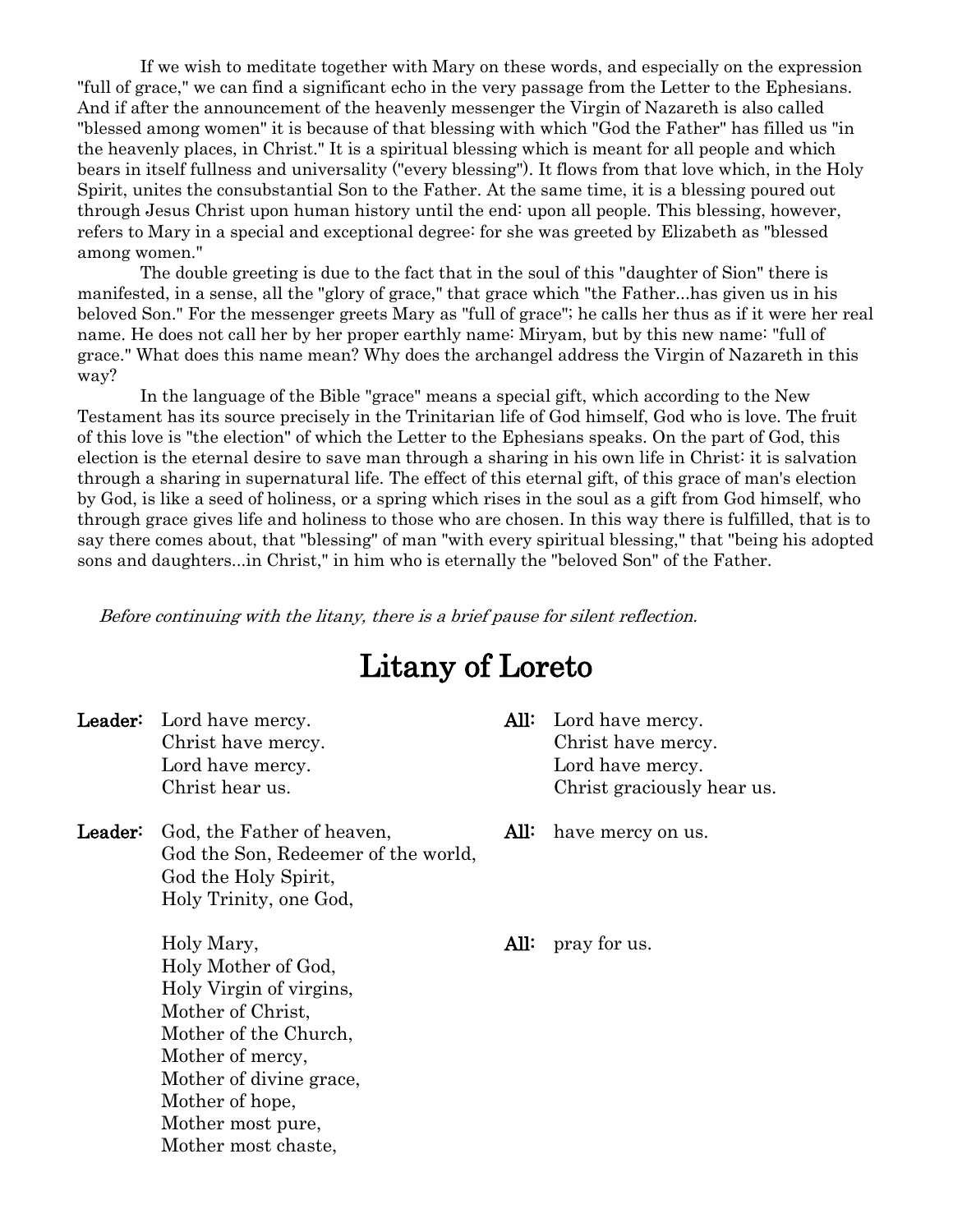| Mother inviolate,<br>Mother undefiled,<br>Mother most amiable,<br>Mother admirable,<br>Mother of good counsel,<br>Mother of our Creator,<br>Mother of our Savior,                                                                                                                                                                                                                                                 | All: | pray for us.             |
|-------------------------------------------------------------------------------------------------------------------------------------------------------------------------------------------------------------------------------------------------------------------------------------------------------------------------------------------------------------------------------------------------------------------|------|--------------------------|
| Virgin most prudent,<br>Virgin most venerable,<br>Virgin most renowned,<br>Virgin most powerful,<br>Virgin most merciful,<br>Virgin most faithful,                                                                                                                                                                                                                                                                |      | <b>All:</b> pray for us. |
| Mirror of justice,<br>Seat of wisdom, Cause of our joy,<br>Spiritual vessel,<br>Vessel of honor,<br>Singular vessel of devotion,<br>Mystical rose,<br>Tower of David,<br>Tower if ivory,<br>House of gold,<br>Ark of the covenant,<br>Gate of heaven,<br>Morning star,<br>Star of the sea,<br>Health of the sick,<br>Refuge of sinners,<br>Solace of migrants<br>Comfort of the afflicted,<br>Help of Christians, | All: | pray for us.             |
| Queen of Angels,<br>Queen of Patriarchs,<br>Queen of Prophets,<br>Queen of Apostles,<br>Queen of Martyrs,<br>Queen of Confessors,<br>Queen of Virgins,<br>Queen of all Saints,<br>Queen conceived without original sin,<br>Queen assumed into heaven,<br>Queen of the most holy Rosary,<br>Queen of families,                                                                                                     | All: | pray for us.             |
| Queen of peace.                                                                                                                                                                                                                                                                                                                                                                                                   | All: | pray for us.             |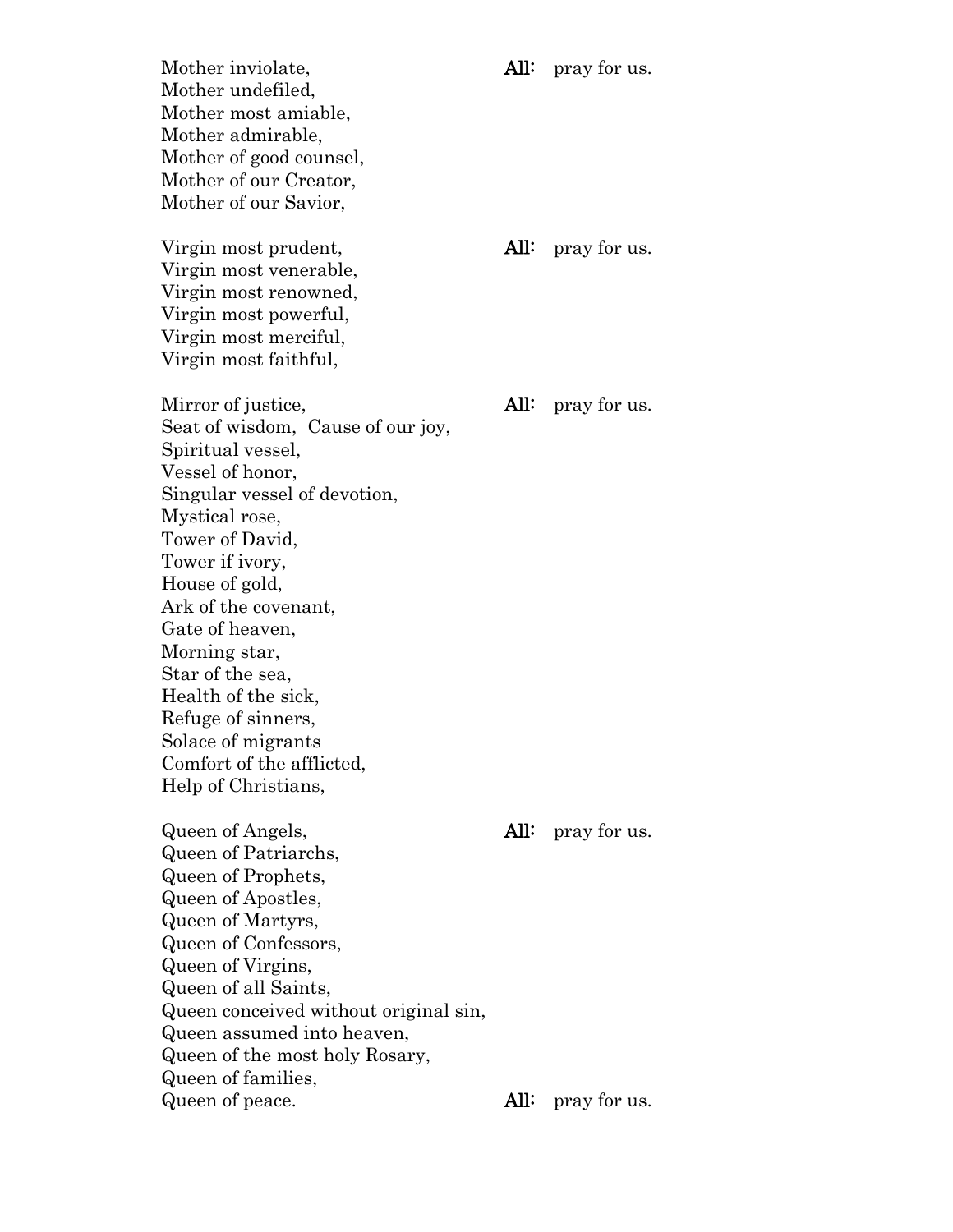| <b>Leader:</b> Lamb of God, who take away |                                               |
|-------------------------------------------|-----------------------------------------------|
| the sins of the world,                    | <b>All:</b> spare us, O Lord.                 |
| Lamb of God, who take away                |                                               |
| the sins of the world,                    | <b>All:</b> graciously hear us, O Lord.       |
| Lamb of God, who take away                |                                               |
| the sins of the world,                    | <b>All:</b> have mercy on us.                 |
| Pray for us, O holy Mother of God.        | <b>All:</b> That we may be made worthy of the |
|                                           | promises of Christ.                           |

Leader: Let us pray. Grant, we beseech thee, O Lord God, that we, your servants, may enjoy perpetual health of mind and body; and by the intercession of the Blessed Mary, ever Virgin, and our Queen and Mother, may be delivered from present sorrow, and obtain eternal joy. Through Christ our Lord. Amen.

### Daily Novena Prayer

#### All pray together:

Blessed Mother Mary, your Son Jesus Christ entrusted us to your protection as your own sons and daughters. In every age, the Church has known your maternal grace and intercession. In this special time of grace as we prepare to celebrate that you are our Queen, may we enjoy your protection, assistance, and love. By your sacred fiat, the Word was made flesh.

Teach us how to say yes to God when he calls us forth to work in his vineyard. Grant us reverence and humility when we receive the Lord Jesus Christ in his Holy Eucharist. We call upon you, Immaculate Virgin Mary, to inspire us by your own sorrow and suffering to true contrition for our sins. As you along with Saint Joseph made a home for the Son of God, help our families to grow in holiness in their own homes.

O Star of the Sea, please be a beacon of light for our parish so that we may fulfill our mission to bring God's Light to the World and guide all souls to heaven. Amen.

If a priest or a deacon is present, the following blessing takes place:

| The Lord be with you                                               |
|--------------------------------------------------------------------|
| And with your Spirit                                               |
| May the blessing of Almighty God, the Father, and the Son, and the |
| Holly Spirit, come down upon you and remain with you forever.      |
| Let us go in peace.                                                |
| Thanks be to God.                                                  |
|                                                                    |

If no priest or deacon is present, the Prayer Leader leads this short response:

| $\textbf{Leader}$ : | Let us Bless the Lord. |
|---------------------|------------------------|
| All:                | And give him thanks.   |